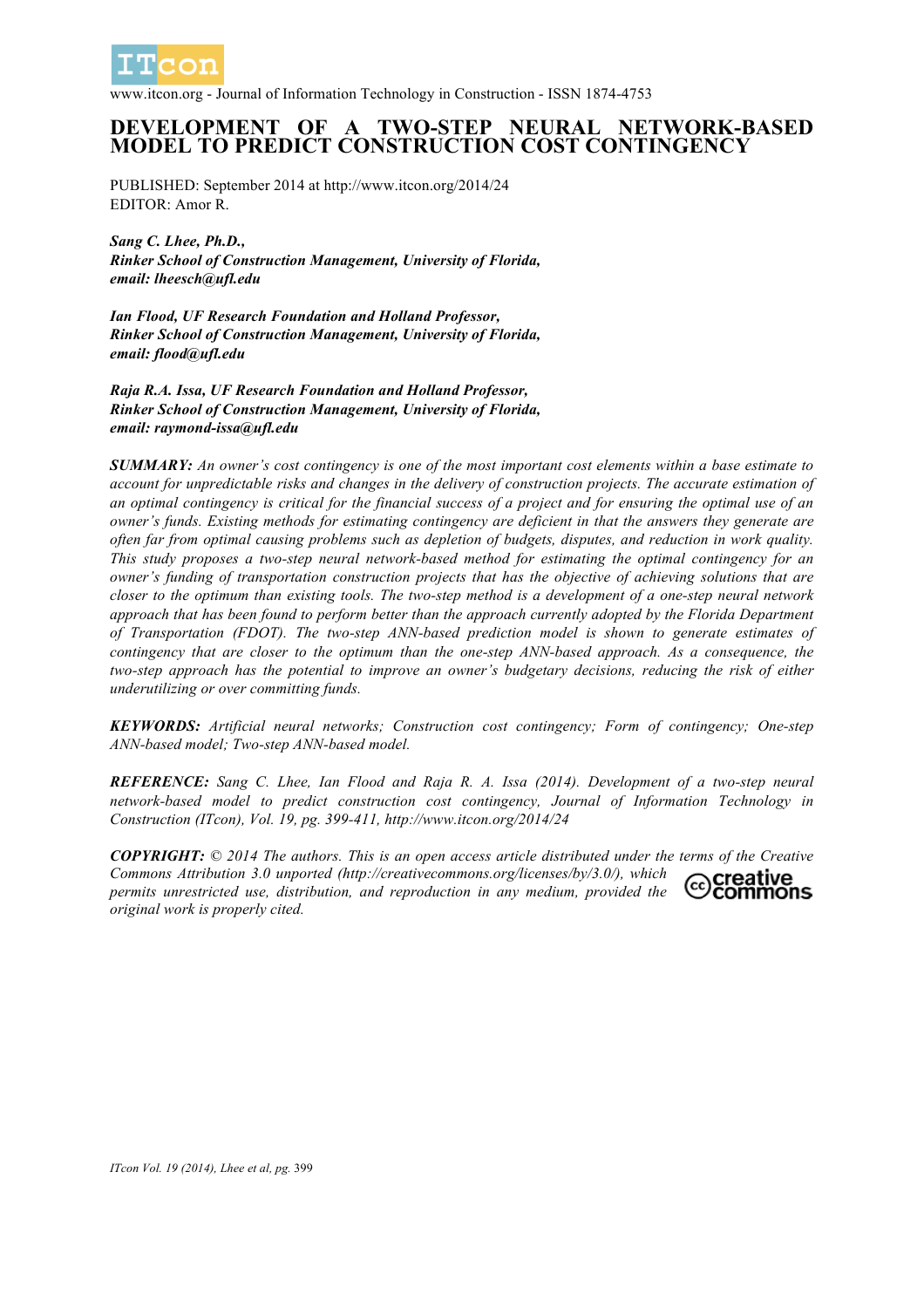## **1. INTRODUCTION**

Construction projects intrinsically involve many uncertainties and risks throughout all phases from start-up to completion. Construction participants including owners, contractors, and designers have added cost contingency in order to cover intangible costs from unpredictable changes that are made to a project basis after the release of a base estimate. In practice, contingency accounts for stochastic factors that affect the cost of construction, possible change orders, and errors in the original estimate. Contingency is directly related to the accuracy of a base estimate since it is one of the cost elements within an estimate prepared before the commencement of a project. Therefore, the accurate prediction of contingency and its adequacy is closely related to the financial success of projects. Contingency may have a tremendous impact on project outcome for project participants (Dey et al. 1994; Baccarini 2004). From an owner's perspective, a contingency that is too large can result in poor cost management, uneconomic completion of a project, and a lack of available funds for other organizational activities. On the other hand, a contingency that is too low can give rise to inadequate funding for executing a project, an unrealistic financial environment, and unsatisfactory performance outcomes.

### **1.1 Existing approaches**

The most widely used method of determining contingency in the architecture, engineering and construction (AEC) industry is the traditional fixed percentage method which is a subjective one based on gut feeling and intuition by estimators or project managers. It attempts to quantify risks associated with a project based on past experiences with similar types of projects for the purpose of ensuring that the project budget is sufficient to include any cost incurred by unforeseen circumstances.

Modern estimating textbooks usually represent contingency as a fixed percentage of the estimated contract amount using this method. The percentage reported is generally around 5-10 % of the contract amount (Smith and Bohn 1999). However, according to Karlsen and Lereim (2005), this method has several weaknesses: (1) it is overly simplistic and heavily dependent on estimators' faiths in their own past experiences; (2) the percentage is broadly estimated and not appropriate for a specific project; and (3) there is a tendency to double count risks. In order to complement these disadvantages, several methods for estimating an optimal contingency have been proposed and studied (Gunhan and Arditi 2007). Mak and Picken (2000) proposed a methodology termed "Estimating using Risk Analysis (ERA)" implemented by the Hong Kong Government in order to substantiate contingency by identifying uncertainties and estimating their financial implications. Oberlender and Trost (2001) developed the Estimate Score Program (ESP) to predict contingency and to assess the accuracy of cost estimates by statistical methods such as factor analysis and multivariate regression to analyze historical cost data (Trost and Oberlender 2003). Touran (2003) proposed a probabilistic contingency prediction model that considers the expected number of change orders and their average cost, assuming that the change orders can be represented by a Poisson distribution and that the change orders are represented by independent random variables. Thal et al. (2010) developed a multivariate linear regression model to predict contingency amounts for Air Force construction projects.

Recently, interest has been shown in using artificial neural networks (ANNs) for predicting contingency. ANNs are empirically derived estimators trained using a comprehensive set of examples of the problem at hand and their corresponding target solutions. The expected main advantage of ANNs over the linear regression models is that they facilitate the development of complicated non-linear functions to map between the predictor variables and the corresponding target solution. Moselhi et al. (1993) developed a decision-support system that helps contractors prepare competitive bids for building construction projects in order to estimate an optimum contingency percentage in future bid situations using the popular feedforward network trained using the error back-propagation (BP) method. Chen and Hartman (2000) also developed an ANN-based model to predict the total contingency amount at the front-end stage of project development using BP and general regression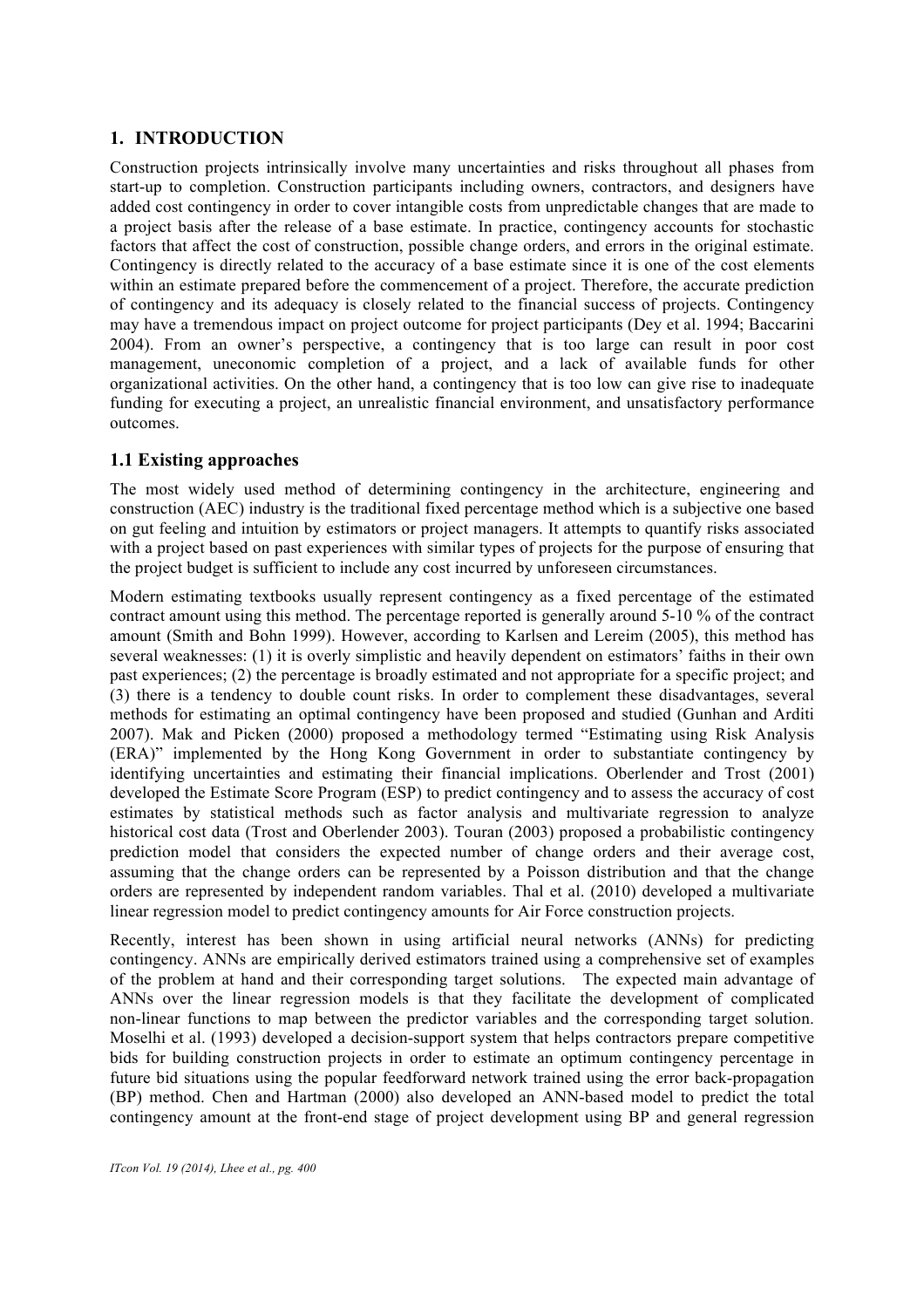neural network (GRNN) methods. Lhee et al. (2012) proposed an ANN approach to predict the owner's contingency for transportation construction projects using a three-layer feedforward BP network. Lhee et al. (2012) also developed an easy-to-use contingency prediction tool for several ANN model types on FDOT (Florida Department of Transportation) construction projects after passing the validation process. At the development phase of models, after identifying possible input factors that affect the owner's contingency, transportation construction projects were divided into several categories such as project work type (asphalt resurfacing, asphalt paving, bridge work, combination of asphalt paving and bridge work, and others), delivery method type (design-bid-build and design-build), contract agreement type (unit price and lump sum), bid award type (lowest bidding and cost plus time bidding), geographical location (urban and rural area), and letting type (central office letting and district office letting). The contingency amount and rate as a form of output parameter were used in ANN models where a one-step ANN method was adopted to directly predict the most appropriate contingency. The studies found that the model predicting contingency amount outperformed that predicting contingency rate (Lhee et al. 2012).

Although ANNs have proven successful for solving complex nonlinear problems, they are black-box devices providing no explanation of the output results, are not able to extrapolate beyond the scope of examples used for training, and often require a large and comprehensive set of training patterns in order to achieve good learning. Flood and Issa (2010) systematized a rigorous procedure for the development and implementation of empirical modeling methodologies such as ANNs to ensure the validity and value of the end product. They emphasized the establishment of application objectives of a model as the first step in development, addressing such issues as the selection of output variables, the decision on the form of the output (i.e. static or dynamic), and the focus of the study (i.e. on internal structures of the model or generated output values). Flood and Kartam (1994b) also noted that testing various formats of input and output variables is often the only means for determining which format is the most effective for an ANN model. In other words, the experiment about the selection of an appropriate form of contingency as output (dependent) variable and about the transformation of an inferior output variable for improving the performance of an ANN model, which is the focus of this study, is an extremely important task in optimizing the performance of an ANN estimator. Accordingly, this paper proposes the development of a two-step ANN-based model in order to achieve an accurate prediction of the owner's contingency on transportation construction projects. The performance of the two-step ANN-based model was compared with that of a one-step ANN-based model to determine its validity and relative performance in the prediction of contingency.

## **1.2 Artificial Neural Network (ANN) Methodology**

Artificial Neural Networks (ANNs) have proven successful in solving a wide range of poorly-defined non-linear problems encountered in civil engineering (Flood and Kartam, 1994b), and from the extensive literature it is apparent they are one of the most versatile empirical modeling methods currently available (Flood 2008). They are suitable for solving complex cognitive problems from the adaptability of their structures such as hidden layers and the nonlinear activation function (Chao and Skibniewski 1994). Partly inspired by biological neural systems, ANNs gain analogy-based problem solving abilities by learning from many input patterns and their related output patterns. Since the late 1980s, applications of ANNs have been made for various problems in civil engineering including process optimization, construction simulation, cost estimation, as well as problems involving pattern classification and selection (Flood and Kartam 1994a). For example, Adeli and Wu (1998) used a regularization network to estimate highway construction costs. Sinha and McKim (2000) applied the ANN based methodology for predicting the level of organizational effectiveness in a construction firm. Flood et al. (2004) developed an approach for simulating the time-wise thermal behavior of buildings using the Radial Gaussian Incremental Network (RGIN) method. An ANN model to predict the escalation of highway construction costs over time was proposed by Wilmot and Mei (2005). Yan et al. (2008) used a two-layered back-propagation neural network to classify strain-based vehicles crossing over a bridge deck system. Alex et al. (2010) suggested an ANN model to estimate the costs of water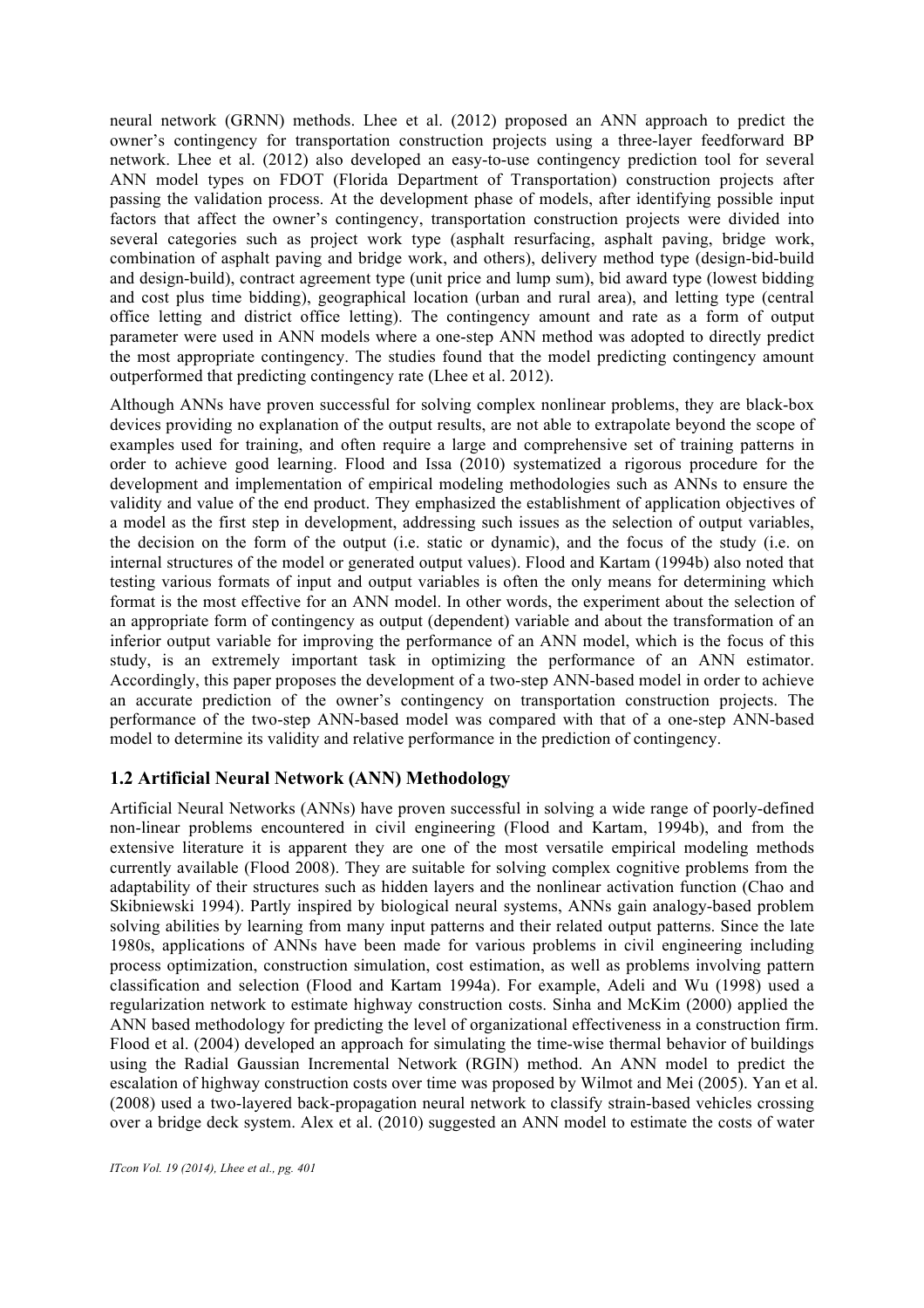and sewer installation services for residential facilities in the City of Edmonton, Canada. Shehab et al. (2010) showed that the ANN approach provided better accuracy over regression analysis in development of cost estimating models for utility rehabilitation projects. Arafa and Alqedra (2011) developed an efficient model to estimate the cost of building construction projects at an early phase in the project using ANNs. In summary, ANNs are a powerful artificial intelligence based approach that offer a convenient and accurate solution to a wide range of complex nonlinear computation problems encountered in civil engineering.

## **2. ANN DEVELOPMENT AND IMPLEMENTATION**

This study proposes and evaluates a two-step ANN-based model to improve the estimation of contingency, whereby an ANN is used to generate values of an intermediate output variable which are then post-processed to provide the optimal value for an owner's contingency. This study focuses on transportation construction projects. The procedure shown in Figure 1 is followed in developing the ANN-based estimator.

Step 1 represents the first step in developing and applying neural networks and involves determining the specific output variable to be used by the ANN, in this case for quantifying contingency. Either the contingency amount or rate can be considered as the output variable from the neural networks (Lhee et al. 2012). Moselhi et al. (1993) estimated an optimal contingency rate on the decision-



#### *FIG. 1: Steps for applying artificial neural networks*

support system to help contractors preparing competitive bids for building construction projects. Chen and Hartman (2000) predicted a total contingency amount at the front-end stage of project development. Lhee et al. (2012) found that the single step ANN model predicting contingency amount performed more accurately than that predicting contingency rate. Mak and Picken (2000) determined that contingency can be compared with the total value of contractual variations to assess the accuracy of contingency. Baccarini (2004) found that the accuracy of a contingency can be measured by comparing the initial contract amount against the actual final contract amount. From these findings, the desired (optimal) contingency in this study is defined as the cost item which can compensate for all unforeseen work orders and related risks during the delivery of transportation construction projects and it is equivalent to the accurate cost item in the estimate for an on budget (not over-budget or under-budget) project. The desired contingency amount can be calculated from the difference between the adjusted original contract amount and the final contract amount as shown in Figure 2. The desired contingency rate is obtained by dividing the desired contingency amount by the adjusted original contract amount (i.e. project amount). In this study, the adjusted original contract amount represents the original contract amount minus the initial contingency amount.

The second phase (Step 2) in developing the ANN-based estimator is to identify the input variables critical to determining an optimal value for contingency. The *Major Project Program Cost Estimating Guidance* prepared by the FHWA (Federal Highway Administration) suggested that several factors including design-build contracts, number of concurrent contracts, contractor proposed construction changes, construction time, transportation management plan for work zones, environmental impacts,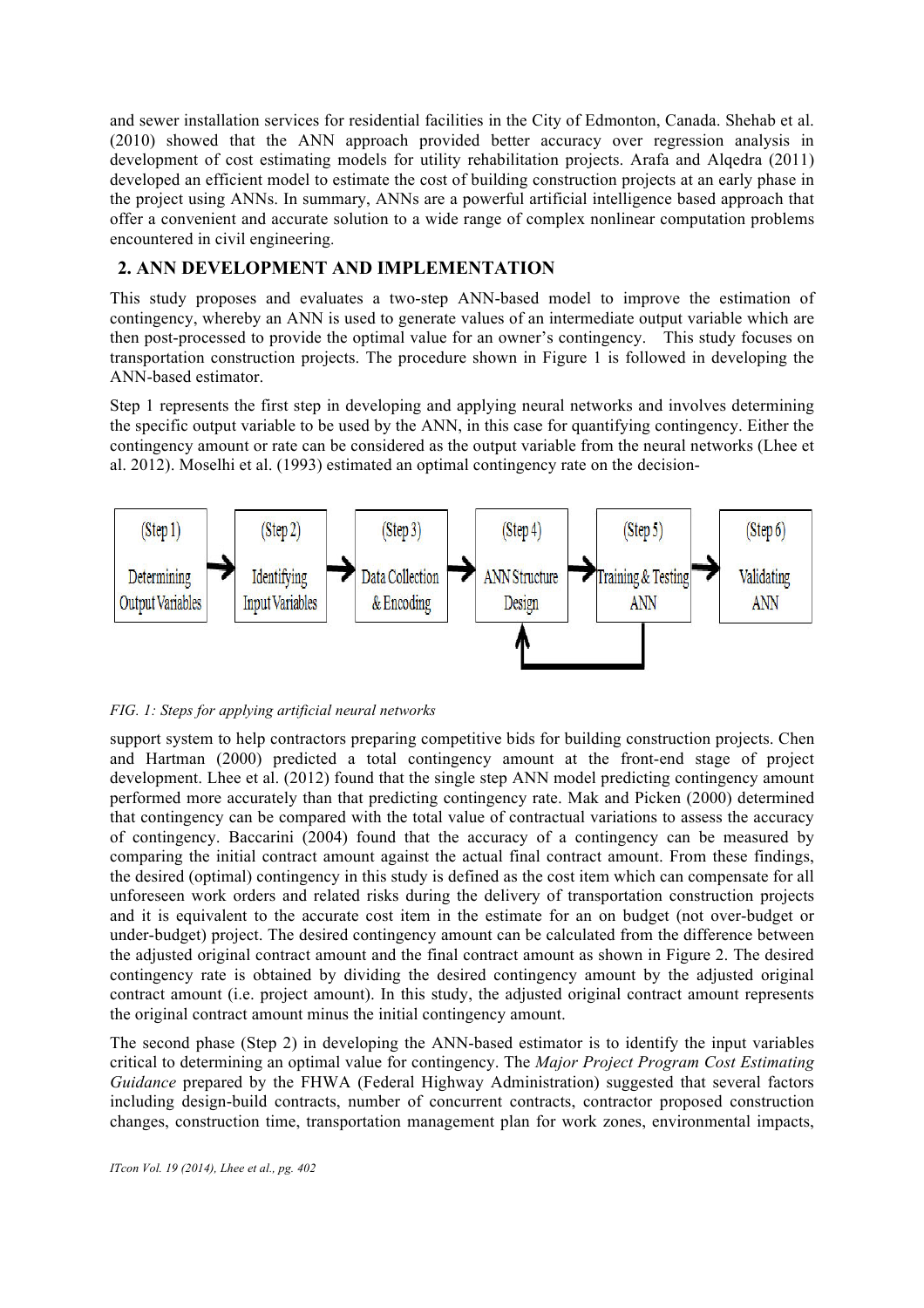and differing site conditions may have an impact on the contingency item (FHWA 2007). Popescu et al. (2003) also noted that the magnitude of contingency depends on the type of contract agreement, type of construction work, and project location.



*FIG. 2: Calculation for the desired contingency amount and rate*

Based on these recommendations, three categories of potential input variables on contingency for transportation construction projects were identified as shown in Figure 3. However, the inclusion of unordered categorical input variables (such as "Project Work Type" and "Project Delivery Method Type") in an ANN is usually problematic because it introduces discontinuities in the mappings from inputs to outputs that are inherently difficult for most ANNs to learn (Flood and Issa 2010). Unordered categorical variables as such are best handled by developing a separate ANN for each category. Further pruning of the input variables to be considered was necessary due to gaps in the available database. As a result, four numerical input variables were selected for inclusion at the input layer of the ANN, these were: the Number of Bidders, Project Letting Year, Project Duration, and Project Amount.



*FIG. 3: Potential input variable on contingency*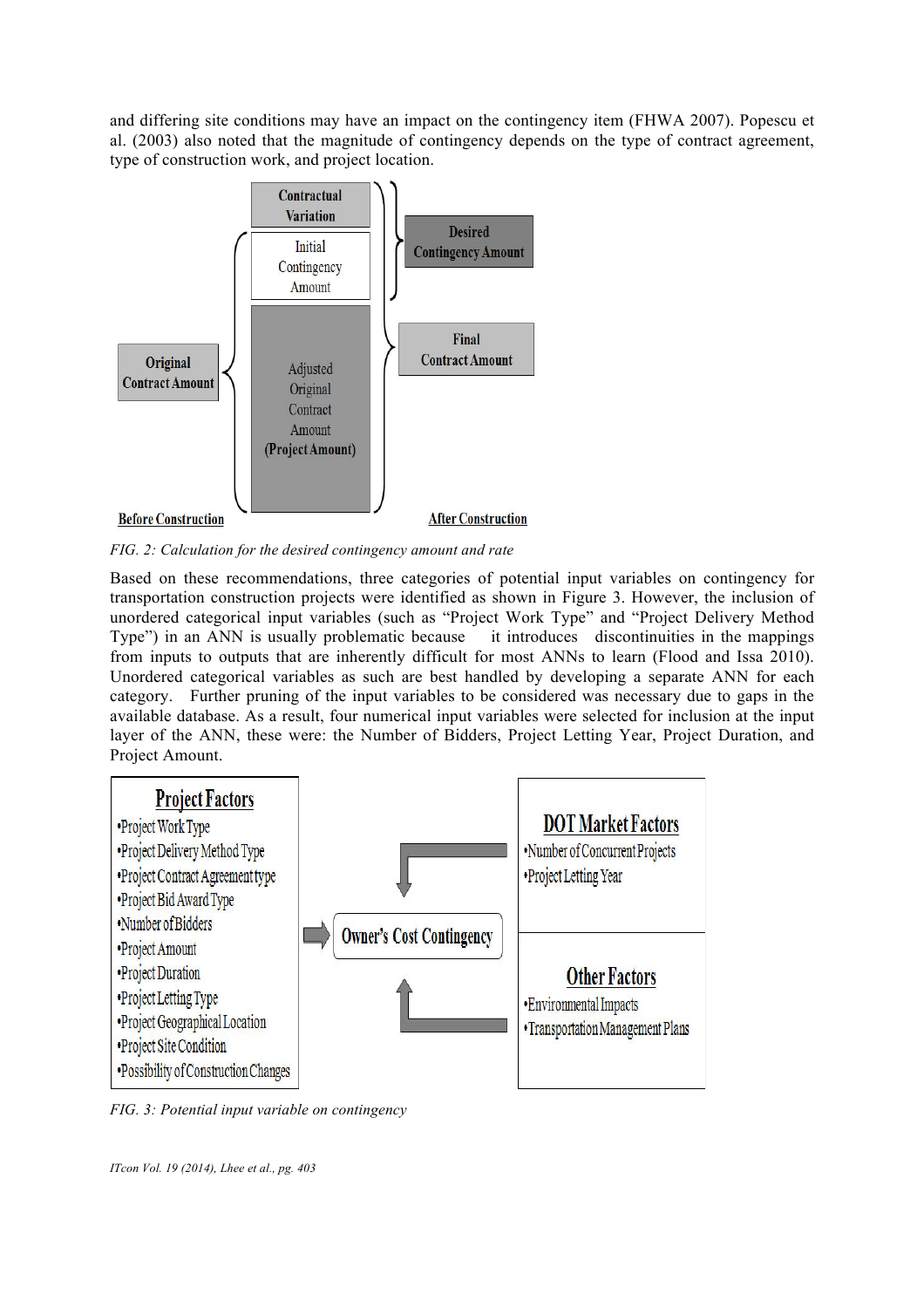Data were collected from 495 FDOT (Florida Department of Transportation) projects which were completed from 2004 to 2006 for developing the ANN estimator. Contingency-related data were retrieved from FDOT Quarterly Time and Cost reports and bidding tabulation documents. Data were randomly divided into three groups: a training dataset of 315 projects, a testing dataset of 88 projects, and a validation dataset of 92 projects, providing an approximate 60% to 20% to 20% split of the data. All project data were selected to fall within DBB (Design-Bid-Build) as project delivery method type and LB (Lowest Bid) method as bid award type in order to minimize the potential impacts of categorical input variables on the owner's cost contingency.

As an implementation tool for neural networks, the NeuroShell Predictor software developed by the Ward System Group, Inc. (2012) was adopted for this study. As shown in Figure 4, the basic structure of the ANN is a three-layer feedforward back-propagation network consisting of one input, one hidden, and one output layer, and uses the sigmoid activation function at each neuron. This is the most commonly used architecture for civil engineering applications due to its simplicity. The input layer comprises four neurons, one for each input variable, while the output layer has just one neuron representing the ANN's estimate of the optimal contingency for the specific project described at the input layer. The number of hidden neurons included in the ANN will affect its performance at estimating an optimal contingency, and so the NeuroShell Predictor software was allowed to search automatically for this number as part of the ANN development process.



*FIG. 4: Basic structure of artificial neural network*

The NeuroShell Predictor software provides the following net statistics as parameters for evaluating the performance of an ANN-based prediction model. In this study, the target output values mean the desired contingencies calculated by the difference between adjusted original contract amounts and final contract amounts as shown in Figure 2 and the predicted output values are estimated through the ANN model as shown in Figure 4. By comparing the two output values (i.e. desired contingencies vs. predicted contingencies) within the software or by manual calculations, the values of the net statistics are calculated and determined as follows:

- 1. Average Error: for a given set of patterns, the sum over all patterns of the absolute differences between the target output values and those estimated by the ANN, divided by the number of patterns.
- 2. MSE (Mean Squared Error): for a given set of patterns, the sum of the squares of the differences between the target output values and those estimated by the ANN, divided by the number of patterns.
- 3. Correlation: the Pearson's correlation coefficient between the target output values and those estimated by the ANN.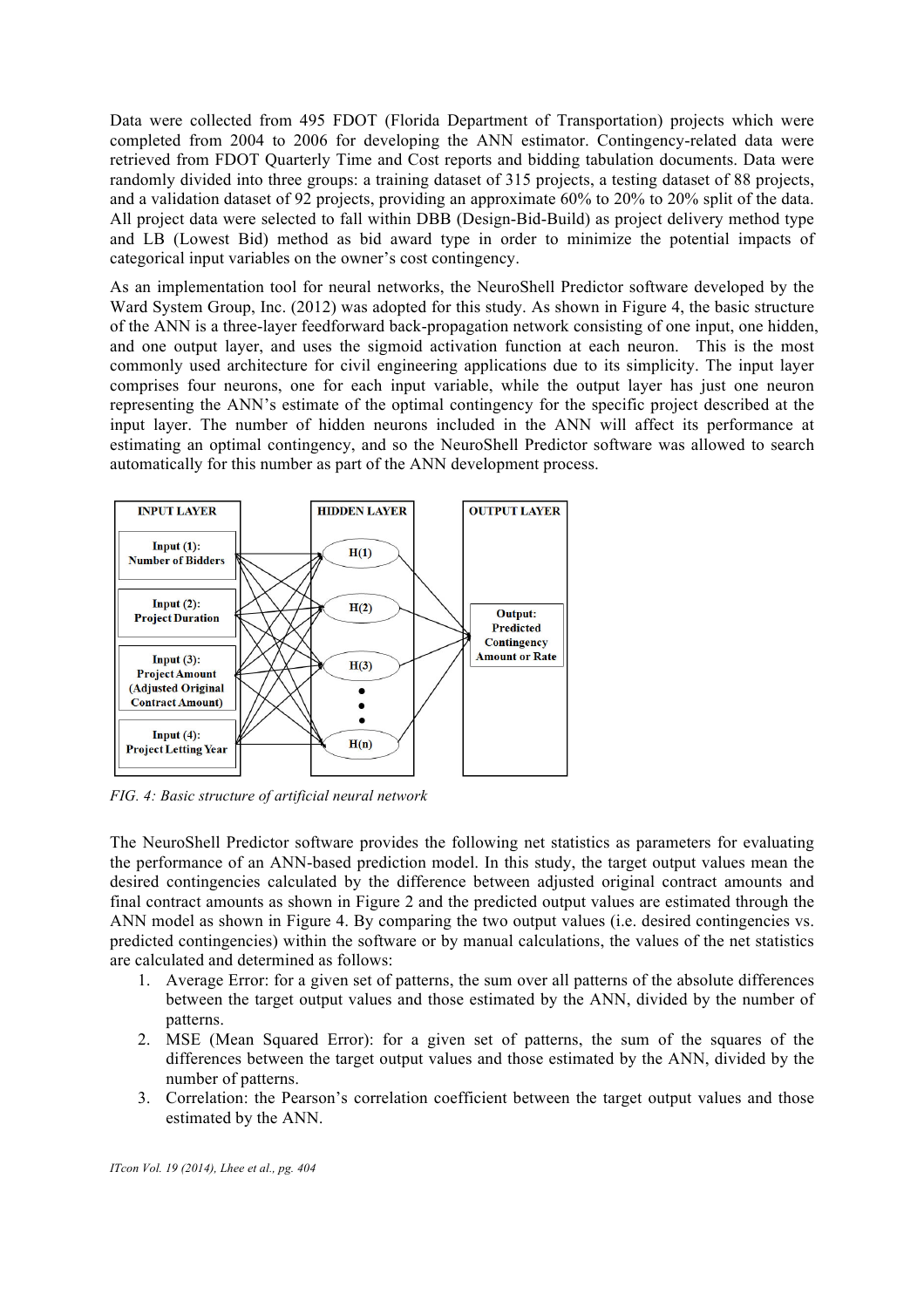### **2.1 One-step ANN-based Prediction Model vs. Two-step ANN-based Prediction Model**

Lhee et al. (2012) undertook an experiment on the prediction of the owner's contingency on transportation construction projects using the one-step ANN approach implemented within the NeuroShell Classifier (Ward Systems 2012) software and found that the contingency rate is not a better output than the contingency amount for the ANN model in terms of predicting contingency. The desired contingency amount and rate are defined as cost items to cover all unforeseen change orders and related risks in the delivery of the projects. That finding was determined from the performance of the one-step ANN-based model in which both the predicted contingency amount was directly retrieved from the network inputting numerical values of four variables in the neural network software as shown in Figure  $5(a)$ . In an attempt to improve the performance of the single step model that predicts contingency amount, a two-step model was considered that first predicts the contingency rate and then modifies this by the *adjusted original contract amount* to obtain the contingency amount (see Fig. 5(b)). The two-step ANN-based model was implemented and then compared with the one-step ANN-based model. Initially the NeuroShell Predictor (Ward Systems 2012) software produced the predicted contingency rate in the same way as the one-step ANN-based model. Next the newly predicted contingency amount as output value is calculated from the predicted contingency rate multiplied by the adjusted original contract amount. Finally, the net statistics such as average error, MSE, and correlation in the two-step ANN-based model are calculated and are compared with those in the one-step ANN-based model to predict the contingency amount.

### **2.2 Comparison of the Performances of the ANN-based Prediction Models**

This study considers two neural network-based approaches to predict the owner's contingency on transportation construction projects. The first ANN model predicts the contingency amount directly at its output. The second predicts the contingency rate which is then multiplied by the adjusted original contract amount to get the contingency amount. Table 1 shows the performances of the two neural network-based approaches for both the training and testing datasets.

As seen in Table 1, both the one-step and two-step ANN-based models demonstrated good learning for the training dataset based on the high correlation values of 0.827 and 0.863, respectively. However, the two-step model demonstrated better performance than the one-step model in terms of all error metrics for the two datasets. The performance in terms of average error was improved by 27% on the training dataset and by 32% on the testing dataset. The performance in terms of MSE were improved by 4% on the training dataset and by 30% on the testing dataset. Finally, the correlation for the two-step model was slightly higher than that of the one-step model for both the training and testing datasets.



*FIG. 5: One-step ANN-based model vs. Two-step ANN-based model*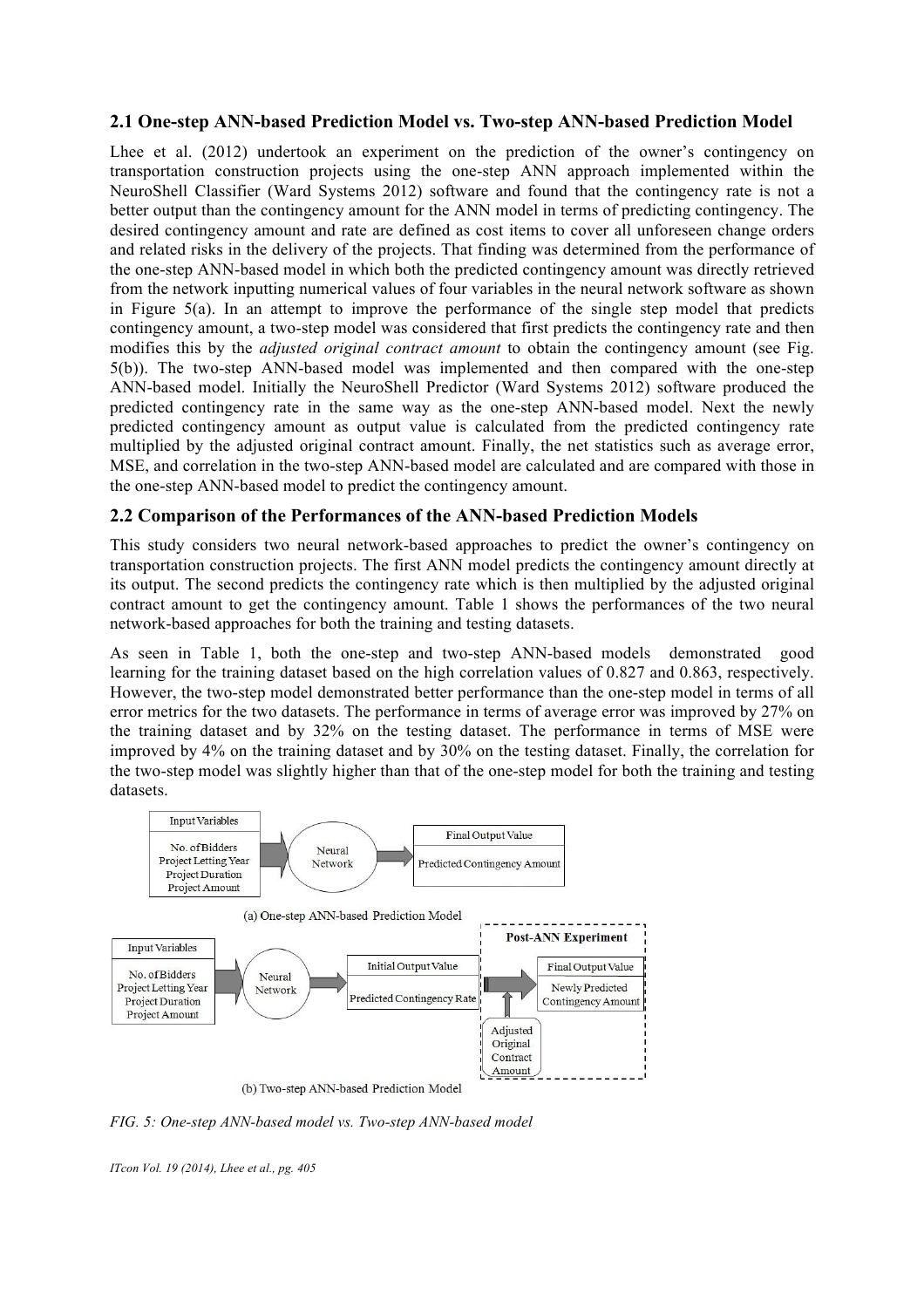Figure 6 shows a plot of the desired versus predicted contingency amounts for the two ANN-based models for the training dataset. If the networks had learned all training patterns perfectly, then all points would fall on the 45° line shown.

| Dataset             | Net statistics       |            | One-step ANN-based model Two-step ANN-based model |  |  |
|---------------------|----------------------|------------|---------------------------------------------------|--|--|
| Training<br>dataset | Average Error $(\$)$ | 275290.0   | 200293.6                                          |  |  |
|                     | $MSE($ \$)           | $4.20E+11$ | $4.04E+11$                                        |  |  |
|                     | Correlation          | 0.827      | 0.863                                             |  |  |
| Testing<br>dataset  | Average Error $(\$)$ | 281241.8   | 192100.5                                          |  |  |
|                     | $MSE($ \$)           | $3.93E+11$ | $2.76E+11$                                        |  |  |
|                     | Correlation          | 0.550      | 0.561                                             |  |  |

*Table 1: Performances of Two ANN-based Modeling Approaches to Predicting the Contingency Amount for both the Training and Testing Datasets*



*FIG. 6: Correlation between desired and predicted contingency amounts for the training dataset*

Figure 7 plots the desired versus predicted contingency amounts for the two models for the testing dataset. In this case, if the two models were perfect predictors then all points in Figure 7 would fall on the 45° line shown. In order to know whether the two models on the testing dataset under-predicted or over-predicted the contingency amount, mean differences between the desired contingency amounts and predicted contingency amounts were checked. For the testing dataset, the one-step model tended to predict higher contingencies than desired with a mean value of \$79,269. The two-step model also tended to predict higher contingencies than desired, but this time with a 13% lower mean value of \$68,640.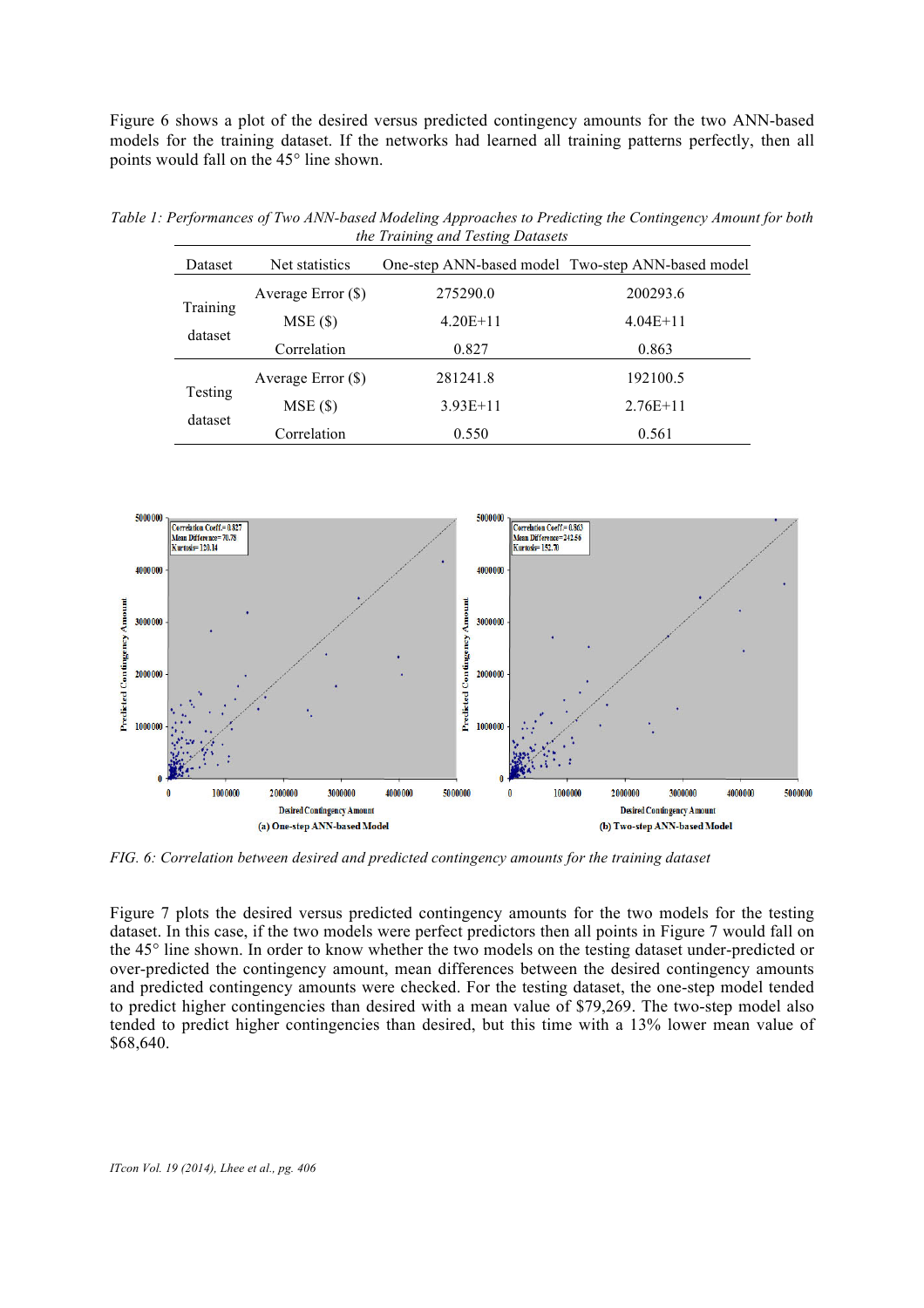

*FIG. 7: Correlation between desired and predicted contingency amounts for the testing dataset*

The kurtosis was also checked as a statistical measure used to describe the distribution of absolute differences between predicted and desired contingency amounts about the mean. A high kurtosis indicates that errors tend to have a distinct peak near the mean, decline rather rapidly, and have heavy tails, while a low kurtosis indicates that datasets tend to have a flat top near the mean rather than a sharp peak. In other words, kurtosis indicates whether the mean error is composed of many small errors or a few large errors. From the positive values of kurtosis (kurtosis $_{\text{(one-step)}} = 31.08$ , kurtosis $_{\text{(two-step)}}$ =31.05), it was found that the distribution of the absolute differences on the two ANN-based models for the testing dataset is a shape with a distinct peak near the mean and heavy tails.

In order to provide a final assessment of the performance of both ANN-based approaches at predicting the contingency amount and show the validity of the two-step prediction model, it was decided to re-evaluate the performance of the models using a 3rd dataset (the validation set). As shown in Table 2, of the two approaches the two-step ANN-based model had the superior performance, reducing the average error by 22% and the MSE by 23% for the validation dataset. In addition, the value of correlation on the two-step ANN-based model was slightly higher than that on the one-step ANN-based model. Figure 8 shows scatter graphs between the desired contingency amounts and the predicted contingency amounts of the two prediction models for the validation dataset. The scatter graphs for the two models on the validation dataset have similar distribution forms as the correlation and kurtosis values were found to be similar. Both the one-step and two-step models were positively biased in that they predicted higher contingencies than desired (the mean differences between desired contingency amounts and predicted contingency amounts was \$73,868 for the one-step model and \$59,690 for the two-step model). However, the two-step model reduced the mean difference by 19%. Based on positive values of the kurtosis (kurtosis<sub>(one-step)</sub>=14.81, kurtosis<sub>(two-step</sub>)=21.98), the distribution of the absolute differences on the two prediction models on the validation dataset have a relatively peaked shape around the mean absolute differences.

In order to reconfirm the improvement of performance from the two-step ANN-based model over the one-step model in predicting the contingency amount, a statistical analysis of the error rates was performed. Error rates in both prediction models on the validation dataset were calculated using Eq. (1).

$$
Error Rate (%) = \left| \frac{Actual Output Value - Predicted Output Value}{Actual Output Value} \right| \times 100
$$
 (1)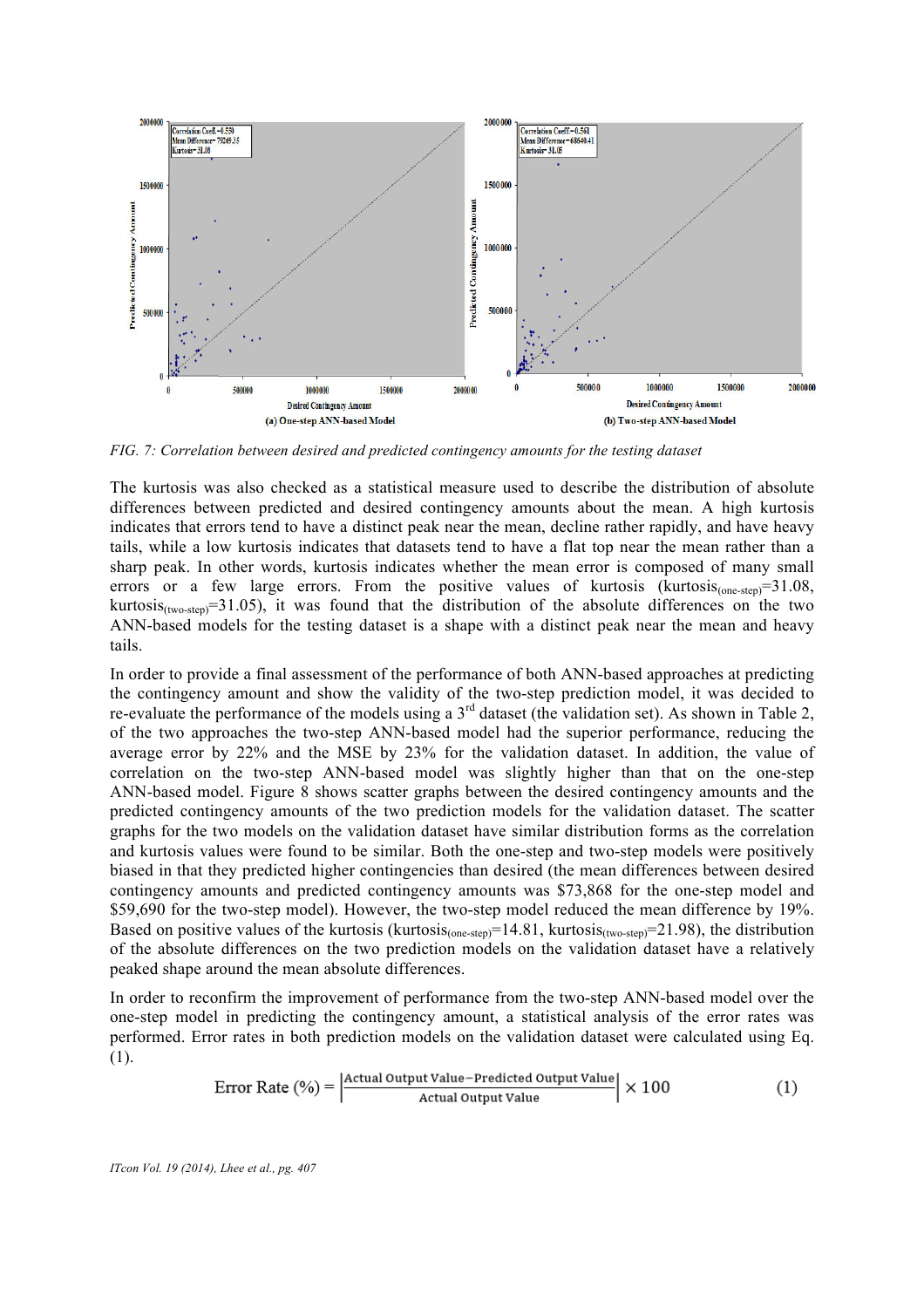*Table 2: Performances of Two ANN-based Models on the Validation Dataset*

| Net statistics       | One-step ANN-based model | Two-step ANN-based model |
|----------------------|--------------------------|--------------------------|
| Average Error $(\$)$ | 242759.8                 | 189596.7                 |
| $MSE($ \$)           | $1.94E+11$               | $1.50E+11$               |
| Correlation          | 0.518                    | 0.524                    |

Table 3 shows the mean and standard deviation of the error rates of the two models for the validation dataset. For the mean of the error rates, the two-step ANN-based model provided nearly a 100% improvement over the one-step ANN-based model. In the case of the standard deviation of the error rates, the two-step model provided about a 230% improvement over the one-step model. The two-step model provided more accurate and reliable predictions of contingency amounts than the one-step model.

*Table 3: Statistical Analysis of ANN-based Models for the Validation Dataset*

| Prediction Model         | Mean(Error Rates) | <b>Standard deviation (Error Rates)</b> |
|--------------------------|-------------------|-----------------------------------------|
| One-step ANN-based model | 3.13              | 6 24                                    |
| Two-step ANN-based model | 1.57              | 189                                     |



*FIG. 8: Correlation between desired and predicted contingency amounts for the validation dataset*

#### **2.2 Analysis of the Generalized Performance of the Two-step ANN-based Prediction Model**

Analysis of the generalized performance of the two-step ANN-based prediction model was next made to see if it performed satisfactorily and consistently across the entire problem domain. This task can be done visually by plotting testing errors against each input variable. Figure 9 shows the distribution of the testing errors against each of the four input variables in the model for the full scope of the problem. For the input variables "number of bidders" and "project letting year", the model appeared to be performing relatively consistently across all values. However, for the input variables "project duration" and "project amount", the performance of the model tended to degrade for higher values of these variables. This corresponds with a reduction in the density of training patterns in these regions of the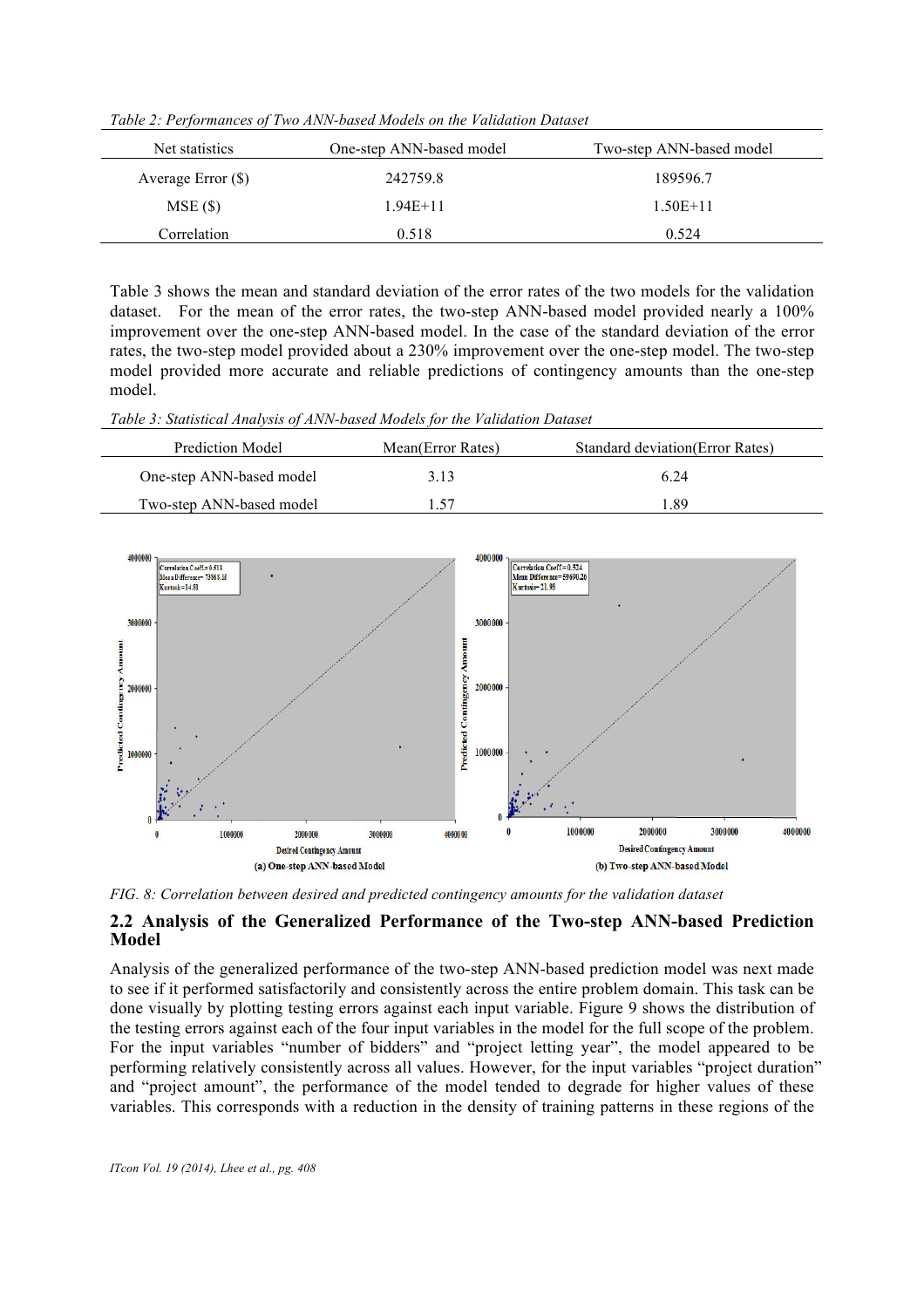problem. A reasonable future experiment, therefore, would be to increase the density of training patterns that have higher values of "project duration" and "project amount."

# **3. CONCLUSION**

Previous ANN models for predicting the contingency item on construction projects have used the one-step method, where the estimated value is generated at the output layer of the neural network. In order to check the possibility of improving the prediction ability and minimizing the prediction error in the allocation of contingency, this paper proposes a two-step ANN-based approach. The model was developed by manipulating an intermediate form of contingency (i.e. contingency rate) as the output variable of the neural network to predict the owner's contingency on transportation construction projects. The validity and value of this model was shown through the comparison of the performances with the one-step ANN-based model. In the two-step prediction model, the output value was represented as the new contingency amount manually calculated from the predicted contingency rate directly obtained through the NeuroShell Predictor software as a post-ANN computation. Based on the net statistics such as average error, MSE, and correlation values and the statistical analysis about error rates, the predictive performance of the two-step model was shown to be better than that of the one-step model. Thus, accurate predictions of contingency using the newly proposed model can help project owners such as departments of transportation (DOTs) better manage contingency requirements on financing their projects by allowing a more effective usage of available project funds.

In conclusion, ANNs are powerful empirical modeling techniques that provide fast and convenient solutions to complex nonlinear problems. However, the success of an ANN implementation depends not only on the quality of the data used for training, the type and structure of the neural network adopted, and the method of training, but also on the method of



*FIG. 9: Evaluating testing error across the problem domain for two-step ANN-based model*

representing and interpreting the input and output data. In other words, designs and strategies on the development step of ANNs including the determination of an appropriate form for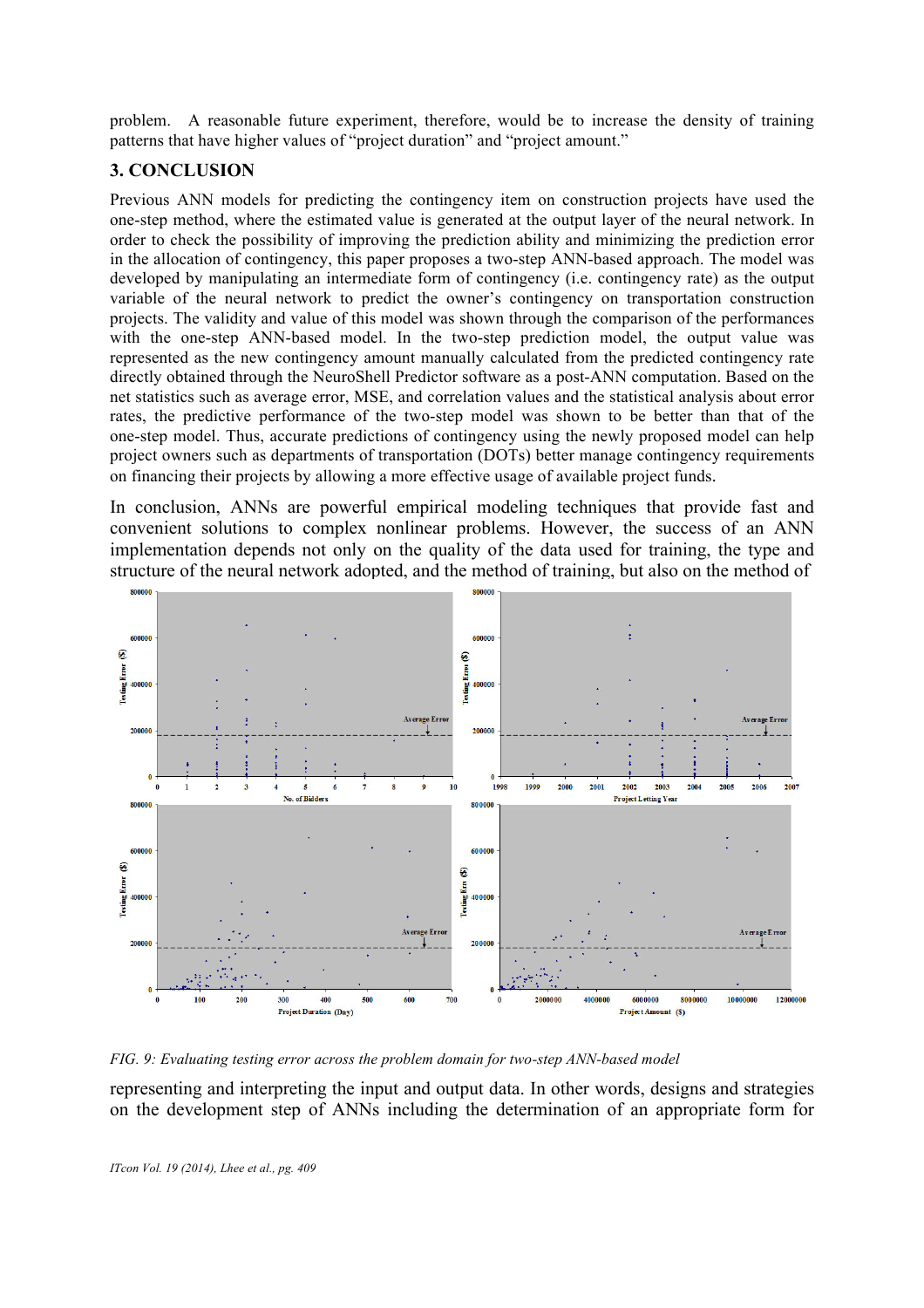output variables and the identification of potential input variables can have a significant impact on the performance of the resultant networks. Therefore, ANN model developers should invest sufficient time and effort into determining an appropriate design and coding for the input and output variables.

Further work should consider defining more practically the scope of the problem domain (to encompass all problems likely to be encountered in application), pre-treatment of outliers and increasing the density of the training patterns in low density regions of the problem domain, the use of different neural network structures and training algorithm.

#### **REFERENCES**

- Adeli, H. and Wu, M. (1998). "Regularization neural network for construction cost estimation." *J. Constr. Eng. Manage.,* 124(1), 18-24.
- Alex, D. P., Hussein, M. A., Boufererguene, A., and Fernando, S. (2010). "Artificial neural network model for cost estimation: City of Edmonton's water and sewer installation services." *J. Constr. Eng. Manage.,* 136(7), 745-756.
- Arafa, M. and Alqedra, M. (2011). "Early stage cost estimation of buildings construction projects using artificial neural networks." *J. Artificial Intelligence,* 4(1), 63-75.
- Baccarini, D. (2004). "Accuracy in estimating project cost construction contingency: A statistical analysis." *The Int. Constr. Research Conf. of the Royal Institution of Chartered Surveyors,* Headingley Cricket Club, Leeds. Australia.
- Chao, L. and Skibniewski, M. J. (1994). "Estimating construction productivity: Neural-network-based approach." *J. Comput. Civ. Eng.,* 8(2), 234-251.
- Chen, D. and Hartman, F. T. (2000). "A neural network approach to risk assessment and contingency allocation." *AACE International Transactions,* RISK.07.01-RISK.07.06.
- Dey, P., Tabucanon, M. T. and Ogunlana, S. O. (1994). "Planning for project control through risk analysis: A petroleum pipelaying project." *Int. J. Proj. Manage.,* 12(1), 23-33.
- Federal Highway Administration (FHWA) (2007). *Major project program cost estimating guidance,* Washington, DC.
- Flood, I., (2008). "Towards the Next Generation of Artificial Neural Networks for Civil Engineering", *Advanced Engineering Informatics*, 22(1), Elsevier, Amsterdam, 4-14.
- Flood, I. and Kartam, N. (1994a). "Neural networks in civil engineering. I: Principles and understanding." *J. Comput. Civ. Eng.,* 8(2), 131-148.
- Flood, I. and Kartam, N. (1994b). "Neural networks in civil engineering. II: Systems and application." *J. Comput. Civ. Eng.,* 8(2), 149-162.
- Flood, I and Issa, R. R. A (2010). "Empirical modeling methodologies for construction." *J. Constr. Eng. Manage.,* 136(1), 36-48.
- Flood, I., Issa, R. R. A., and Abi-Shdid, C. (2004). "Simulating the thermal behavior of buildings using artificial neural networks-based coarse-grain modeling." *J. Comput. Civ. Eng.,* 18(3), 207-214.
- Gunhan, S. and Arditi, D. (2007). "Budgeting owner's construction contingency." *J. Constr. Eng. Manage.,*  133(7), 492-497.